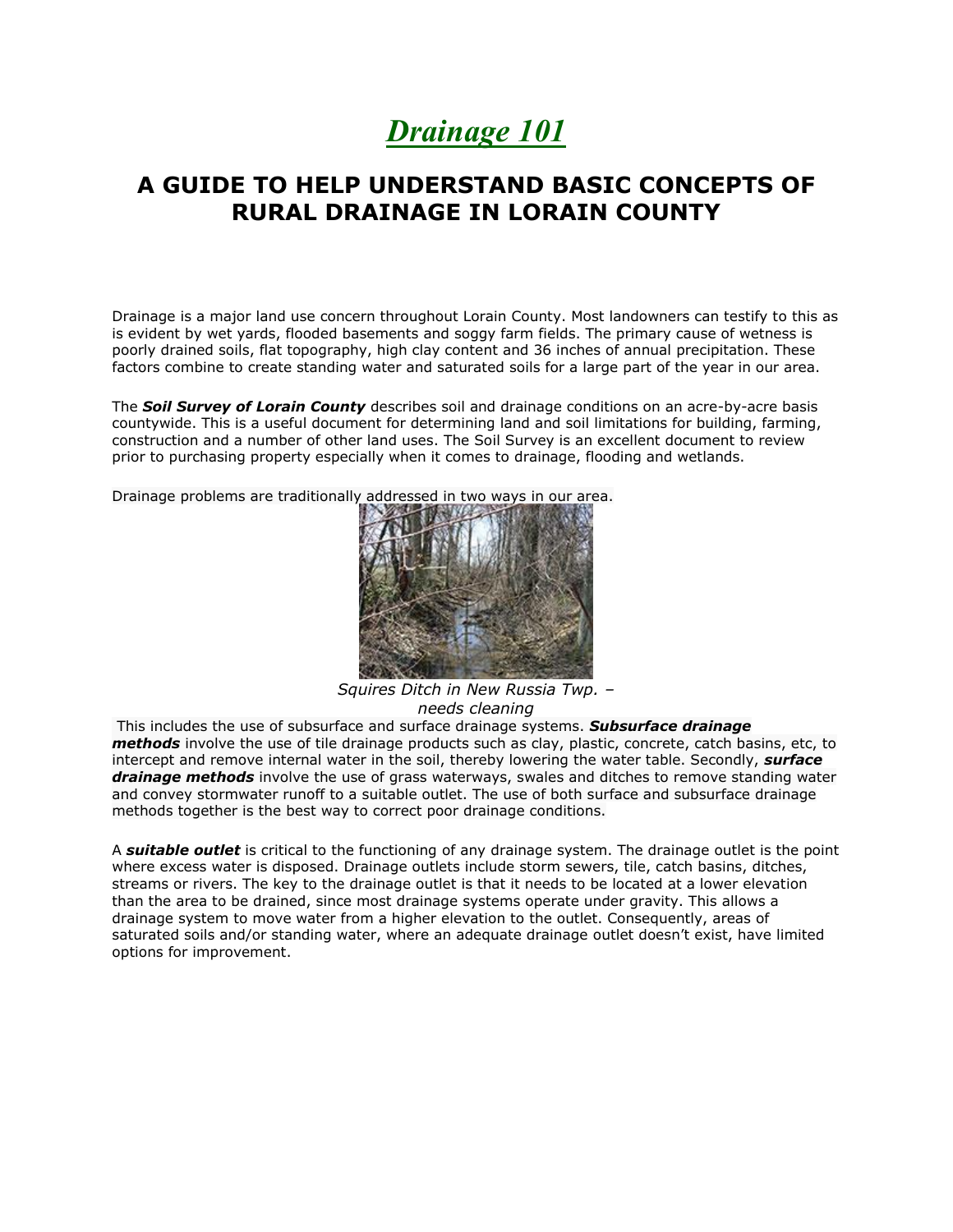

*Dellefield Ditch Project – Elyria Twp.*

Drainage problems are not usually limited to one property, and often cross property lines following natural drainage patterns, depressions and soil types. In the same way that drainage problems traverse property lines, correcting these problems often requires that neighbors work together to correct areas of flooding and wetness. The location and depth of the drainage outlet is generally the key and dictates how far the drainage project can be extended.

There are many questions and misconceptions about drainage such as: who is responsible for improving drainage, who regulates what landowners can do on their own property, as well as the rights and wrongs about installing and maintaining artificial drainage systems. The legality of drainage work often arises, especially in the case of feuding neighbors.

Simply stated, all water should enter and leave your property at the same point, and at the same rate, as it did prior to any construction or land disturbance, and it should do so in a manner that does not cause damage to neighboring properties.

## DO'S AND DON'TS OF DRAINAGE:

The next eight points summarize many of the common drainage questions that arise between neighbors.

- 1. Legal drainage issues are complex since they are, in many instances, determined on case law, which is constantly changing. Serious drainage disputes are often settled on a case-by-case basis.
- 2. Landowners are entitled to a reasonable use of the water that flows across their land, as long as the water is returned to its natural watercourse. This would include ponding water behind a dam, for personal use, or making drainage improvements to protect house or other structures.
- 3. A landowner is generally required to accept the water that flows onto their property in a natural watercourse, so long as no additional water from another watershed has been added to the flow.
- 4. A landowner is generally obligated to outlet a natural watercourse onto their downstream neighbor, at the same point the water left the property, prior to any development of the site.
- 5. Maintenance of drainage systems are the responsibility of the landowner, with the exception of those with a legal drainage easement
- 6. A landowner may utilize subsurface tile on his property at his discretion, so long as they do not block, reduce, or increase the flow of water in the tile, in a manner that causes damage to upstream or downstream landowners.